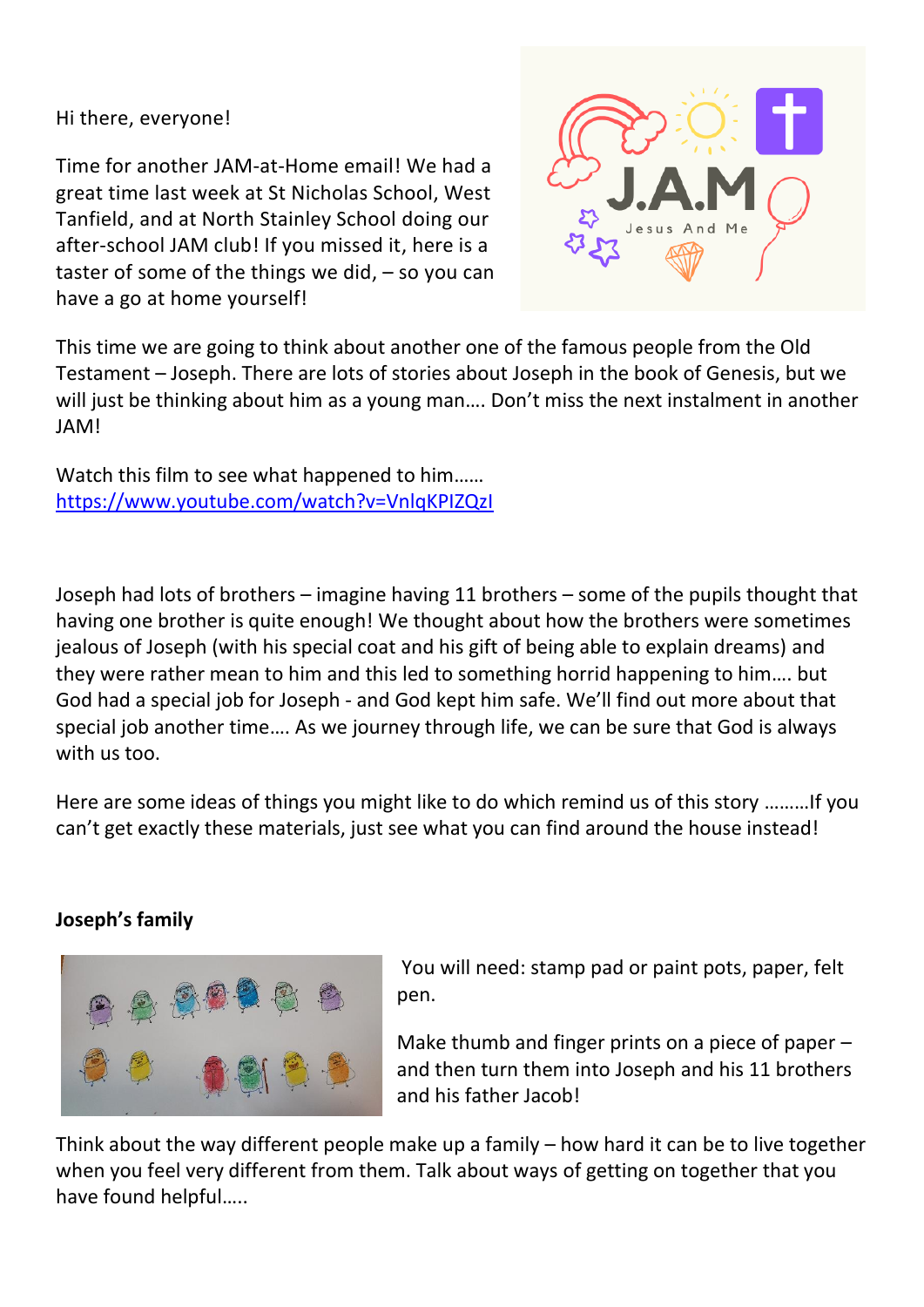## **Collage of Joseph and his special coat**



We used strips of material and a roll of lining paper to make our Joseph pictures– you could use paint or stick on coloured paper or ribbons or material to make your Joseph picture!

## **Beards**



At the end of the story we heard about the camel traders who bought Joseph from his brothers and took him off to Egypt. They are sometimes called "hairy Ishmaelites" – so we made beards out of a strip of

material (with holes cut out for ears and mouth) - and then we stuck on pieces of wool to make a beard and drew a moustache with felt pen!

We would love to see photos of the things that you have made. You could send them to Rev Sian by email and then maybe she could put some of them on the church website or Facebook pages! If you include yourself in the photo, please get your parent or carer to give us permission to use the photo on social media! [revsianlawton@gmail.com](mailto:revsianlawton@gmail.com)

We learnt a new song at JAM – with actions – you can join in too......as we sing about "Our God is a great big God!" [https://www.youtube.com/watch?v=tBiYgzDs\\_54](https://www.youtube.com/watch?v=tBiYgzDs_54)

If you like word searches – there is one here which is all about Joseph! [https://www.dltk](https://www.dltk-kids.com/t.asp?t=https://www.dltk-kids.com/bible/word-search/b-wordsearch-joseph-caps.gif)[kids.com/t.asp?t=https://www.dltk-kids.com/bible/word-search/b-wordsearch-joseph](https://www.dltk-kids.com/t.asp?t=https://www.dltk-kids.com/bible/word-search/b-wordsearch-joseph-caps.gif)[caps.gif](https://www.dltk-kids.com/t.asp?t=https://www.dltk-kids.com/bible/word-search/b-wordsearch-joseph-caps.gif)